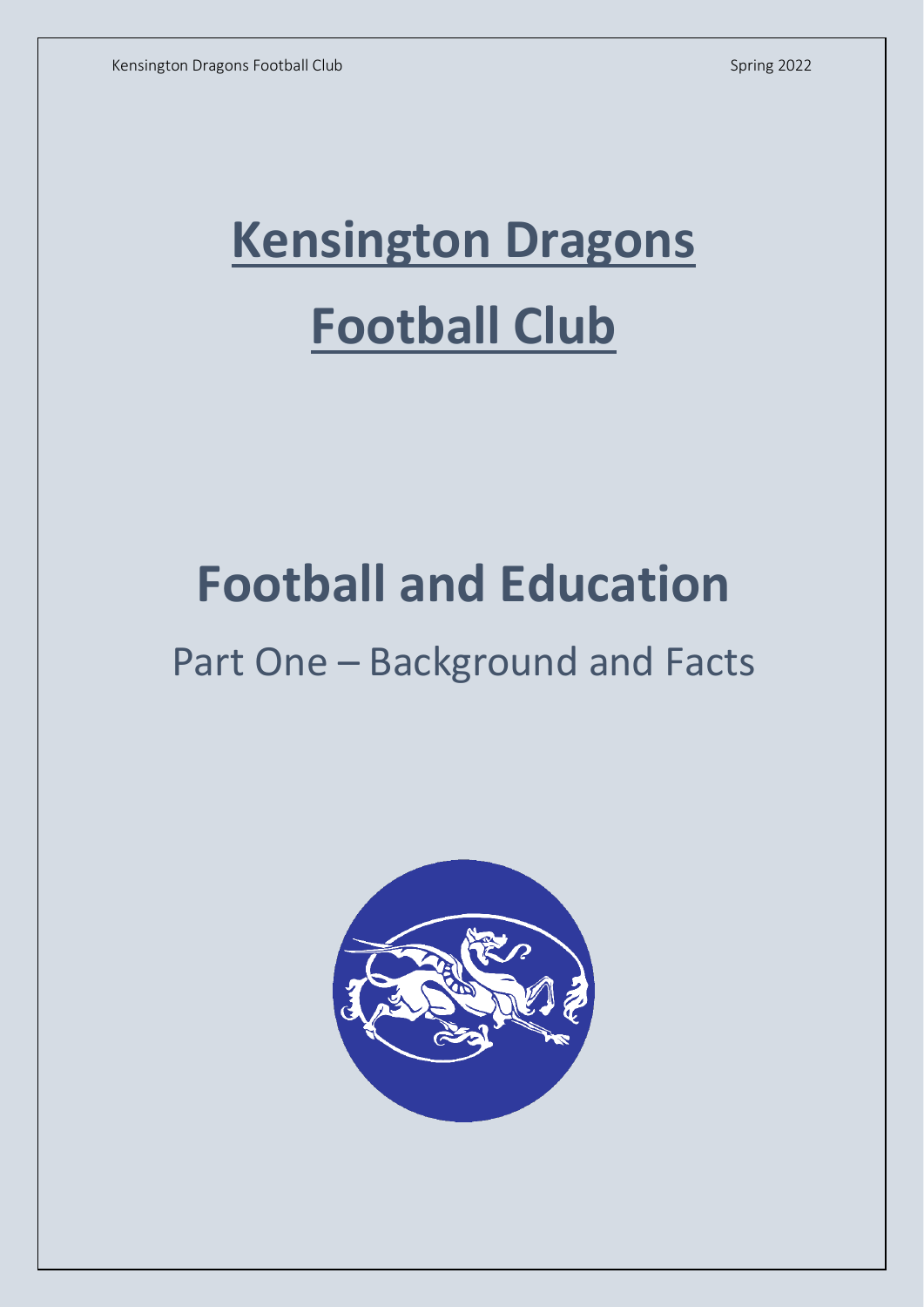## Introduction

The thought of becoming a professional footballer is an exciting encouragement for a young person to play football. Problems arise when dreams are dashed, or unrealistic promises made - it is only too easy to tag the magic word "Academy" onto the end of a football club's name.

Kensington Dragons encourages boys and girls to play football and value their education. The danger is that talented young footballers are enticed to join "Academies" with promises that often do not materialise. This leaves players not only disillusioned with football, but also having neglected their education. After all, who would want to do their maths homework when the thought of earning zillions as a professional footballer beckons?

Some players may not realise that many universities and colleges have excellent sports facilities and football teams to match. It is true that most professional footballers progress through the academy route, but it also appears to be true that, on a proportional basis, footballers playing in the First Team at one of the top footballing universities have as much opportunity to play professional football – if that remains their ambition. The average 15 year-old might not realise that over a lifetime a doctor, lawyer, school head, accountant, builder, successful restaurateur etc. may earn more, and be as fulfilled as if they had played professional football – especially when football careers can be cut short by injury. Being educated and playing football can increase life chances.

This report:

- Describes a serious concern with football academies and their operation.
- Looks at the top universities in the UK for football.
- Gives examples of talented players who have combined education and playing football at the highest level.

## UK Football Academies

There are an unknown number of young players playing in nonprofessional, so called, "Academies" and of those, few are successful at trials let alone signed by professional clubs. However, we do know that there are around 12,000 boys playing with professional football academies each year in the UK. The academies of professional clubs recruit, train, and hone the skills of the nation's most talented football players. They provide expert coaches and topof-the-range facilities. They facilitate dreams to become a professional footballer. However, they can also reject and abandon. It has been found that less than half a per cent of professional academy players will ever make a living from the game. This dismal statistic is the point of departure of this report.

The questions we try to address are:

• What are the success rates of academies, and what problems arise from pursuing this avenue?

This report focuses on boys' football academies because they are more developed than those for girls, but many concerns equally apply.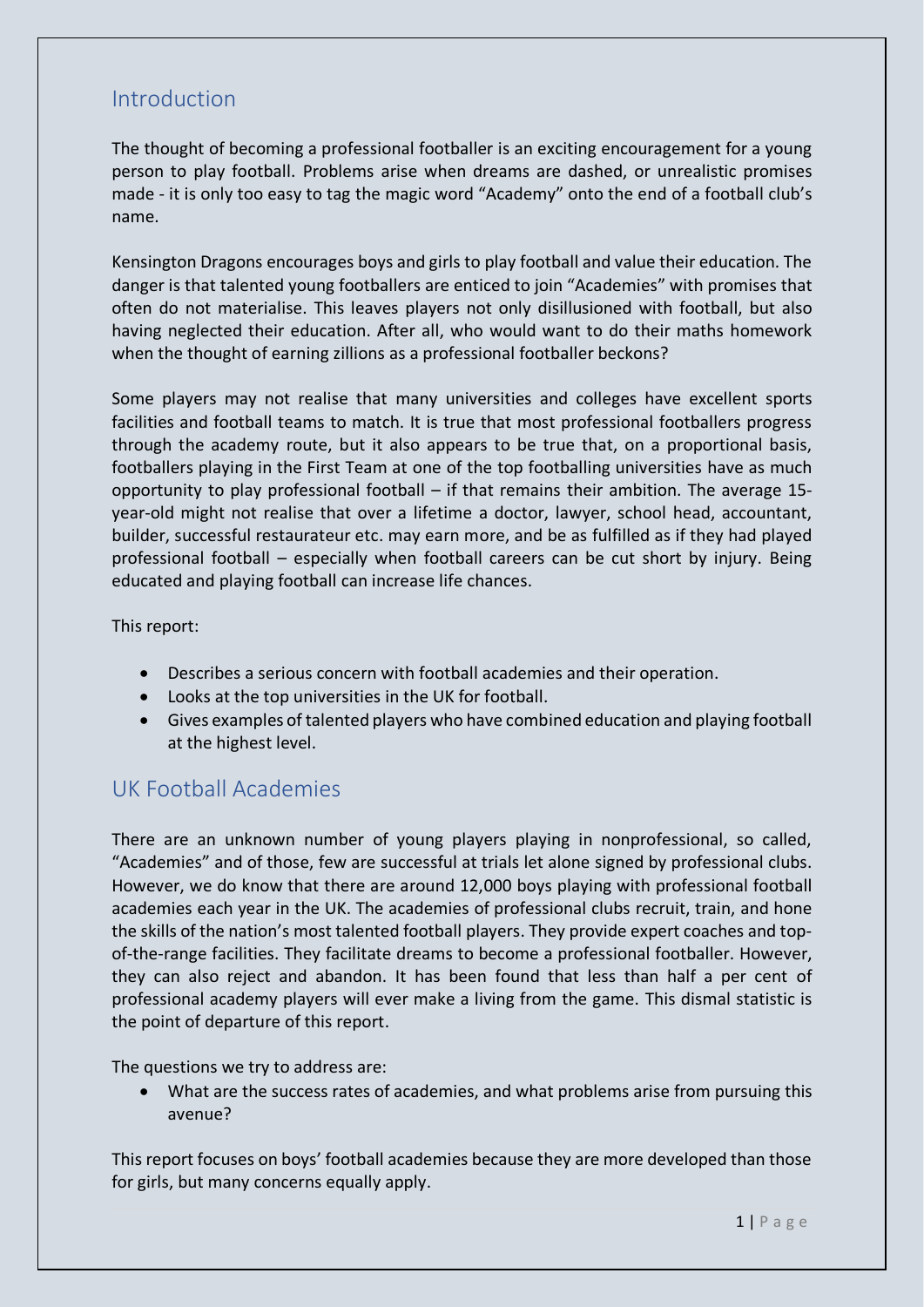## The 'Major Concern' in Youth Football

Commercialised professional clubs recruit thousands of boys into intensive, four-times-a-week training from the age of eight. Hundreds of these boys are released each year, as the clubs narrow their focus on those who might have a chance of making a career in professional football and becoming a valuable financial asset. Despite the huge numbers housed in this system - 12,000 boys as of 2017 - **first-team opportunities have diminished every year since 1997** (The Guardian, 2017). In each transfer window, most Premier League clubs overlook their young graduates and instead spend multimillions of pounds on fully formed overseas stars.

The Premier League and Football League defend the professionalism of their youth processes, coaching and facilities, which have improved since the introduction in 2012 of the Elite Player Performance Plan. Both leagues stress that **boys who are taken on for the 16-18 scholarship must continue with education** – commonly this is a BTEC sports diploma – and receive a broad range of welfare provision and courses in life skills including emotional wellbeing.

Fifteen Premier League and nine Championship clubs have Category One EPPP academies and operate under-23 teams, so they report a relatively high number of 18-year-olds given initial professional contracts – 65% in 2016, according to the Premier League.

However, Gordon Taylor, chief executive of the Professional Footballers' Association, says that of the **boys who make it into the elite scholarship programme at 16, five out of six are not playing professional football at 21.** Taylor describes this as "a matter of major concern".

## Research and Statistics from Previous Studies

- **First team opportunities for academy graduates have dimished every year since 1997** as globalisation has impacted the football player market.
- Those who make it into the Elite Scholarship programme at 16, **5 out of 6 are not playing professional football at 21 years of age.**
- **Over half of players released from academies suffer "clinical levels of psycological distress."** Dr David Blakelock of Teesside University found in 2015 that **55% of players** in his study were suffering "clinical levels of psychological distress**"** 21 days after being released. Blakelock says the academy experience can narrow young boys' perspectives into an "athletic identity", in which they see themselves almost wholly as footballers, so they can suffer "a loss of self-worth and confidence" when that is taken away.

#### • **A 99% drop-out rate from club academies.**

Chris Platts, whose 2012 doctorate for Chester University was based on questionnaires and interviews with 303 17- and 18‑year‑olds in 21 clubs' academies, says **only four have professional contracts now –** a drop-out rate of 99%. His overriding concerns were that education was not taken seriously enough by many of the young men who believed they were within sight of being footballers, that despite the welfare programmes the academies were a high-pressure, "unreal" environment, and there was not enough support for players released.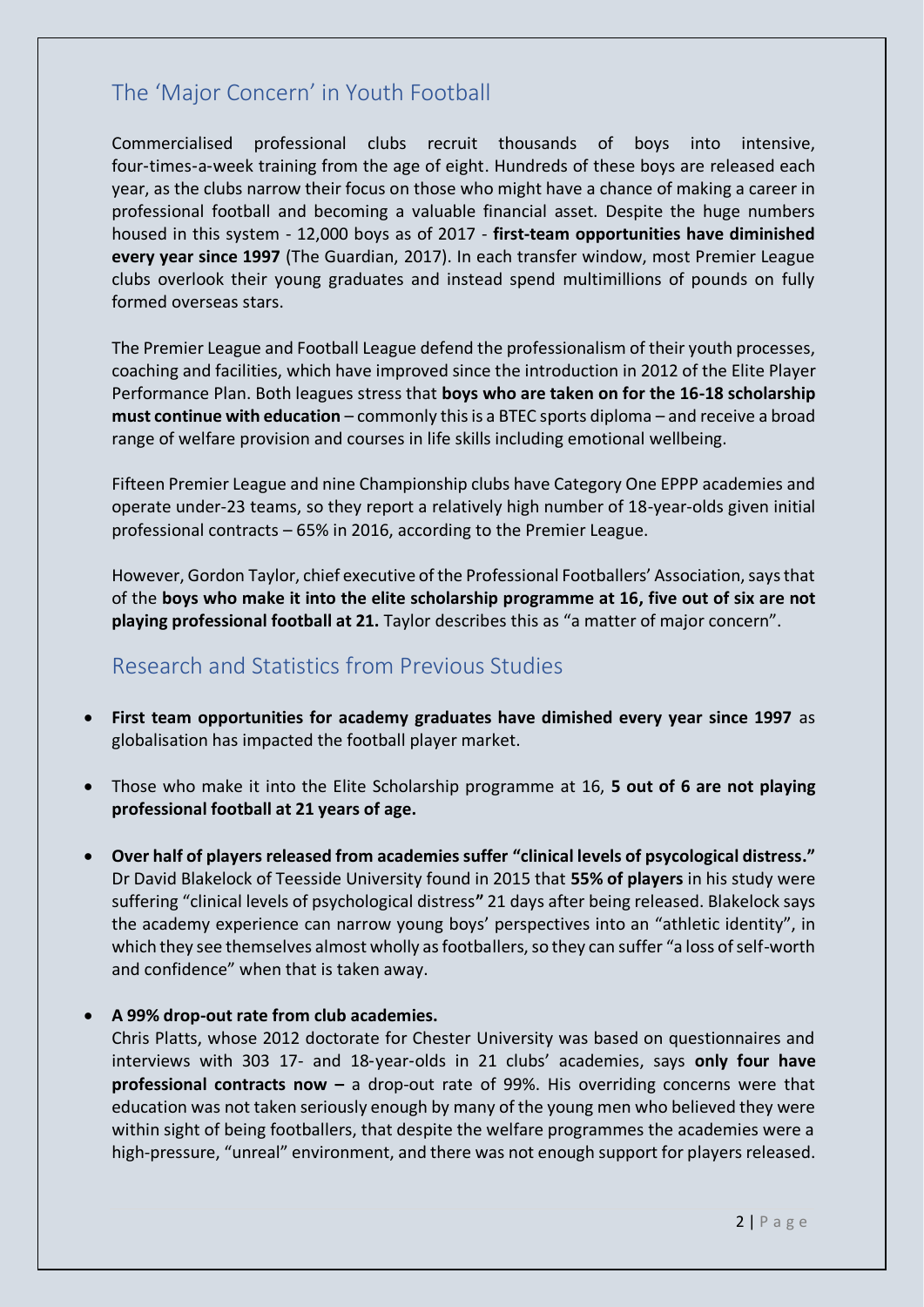## Sports at Higher Education Insitutions

Students at a higher-education institute, such as a college or university, can join an array of sports clubs and societies. Football is the most popular sport played in the UK. Competitive leagues are organised by the **British University and College Sports (BUCS)** with over 500 teams entered into the football programme.

These matches are organised into a Wednesday league and a Cup tournament. For Londonbased students, there is also the **London Universities Sports Leagues (LUSL)** that offers league and knockout competitions for men's and women's teams.

Over the years, certain universities have dominated and have thus cultivated a reputation for sporting excellence. This attracts talent to their institutions, increasing their quality, which in turn attracts the attention of League and Non-League scouts.

The success of universities such as Loughborough, who in 2019 celebrated their 40<sup>th</sup> consecutive BUCS crown, epitomises how sporting development can be achieved alongside educational development. On the international stage, BUCS enters men's and women's teams into the World University Summer Games and European University competitions.



### Case Study 1

Rodrigo played more minutes than any other player in Pep Guardiola's Manchester City side in the 2020/21 season.

During this time, he studied for a degree in Management and Business Administration.

While at Villarreal and playing in La Liga, he studied Business Studies and Economics at the University of Castellon, even staying in the student accommodation, and often being seen around campus carrying out 'domestic' duties – laundry!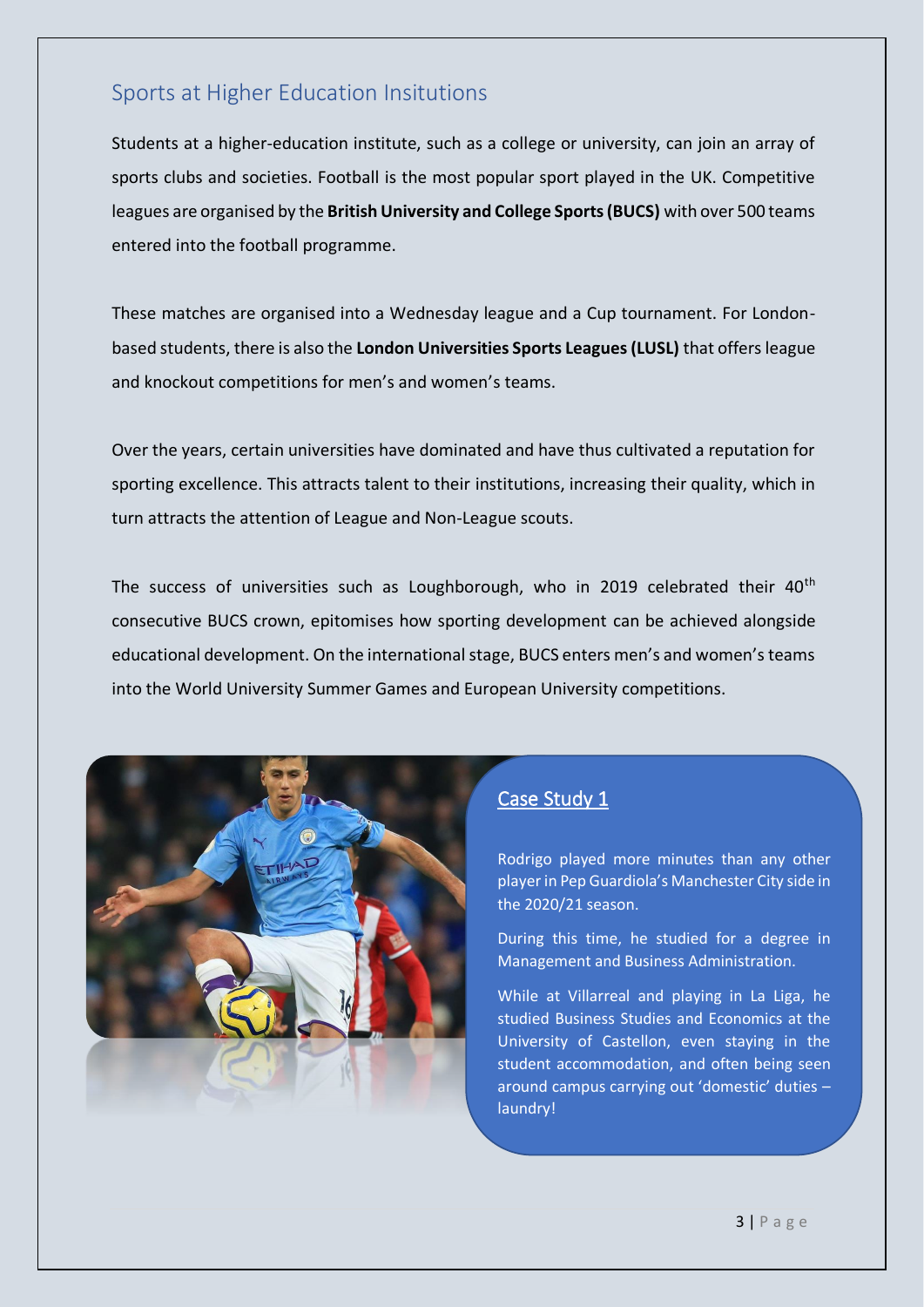## Top Universities for Football

Many universities have superb facilities and play football at a high standard.

#### Loughborough University

In the last four years, Loughborough have made top 3 and have won the Championship twice. They were crowned '**2020 University of the Year'** at the *WhatUni Student Choice Awards* **winner in both the 'University Facilities' and 'Sports and Societies' categories.** Several alumni are have gone on to play in professional teams such as Barnsley and MK Dons, and have even in the past won England caps. For Women's Football, the performance programme is led by UEFA B Licensed Coach Issy Martin with the squad competing in the top division of BUCS university football.

Loughborough boasts world class facilities on campus from preseason and throughout the year as well as access to a multi-disciplinary team of strength and conditioning coaches, physiotherapists, performance analysts and nutrionists. Players within the programme can also receive lifestyle support and are eligible to apply for scholarships.

"*Loughborough Students Football Club offers many competitive opportunities, the first team play in the non-league at Step 5 (United Counties North Premier Division), FA Cup and Vase as well as the British Universities and Colleges Sport (BUCS) Northern Premier League. In addition to these fixtures LSFC play several high-profile games against professional clubs including Manchester United, Liverpool and England U18's."*

Performance Football, Loughborough University website (2021)

| <b>Overall</b> |                       |    |         |      | Home           |     |    |          | Away           |                |       |              |       |                |                         |    |    |           |            |
|----------------|-----------------------|----|---------|------|----------------|-----|----|----------|----------------|----------------|-------|--------------|-------|----------------|-------------------------|----|----|-----------|------------|
|                |                       | P  | W       | n    |                |     | A  | w        | <sup>n</sup>   |                | F     | A            | w     | D              |                         | F  | A  | <b>GD</b> | <b>PTS</b> |
|                | Long Eaton United     |    | 34 28 5 |      |                | 106 | 20 | 15       | $\overline{1}$ | $\overline{1}$ | 57    | $11 \mid 13$ |       | $\overline{4}$ | $\mathbf{0}$            | 49 | -9 | $+86$     | - 89       |
| $\overline{2}$ | <b>Gresley Rovers</b> |    | 34 27 5 |      | $\overline{2}$ | 91  | 31 | 14       | $\overline{3}$ | $\mathbf{0}$   | 42    |              | 15 13 | 2 <sup>7</sup> | $\overline{2}$          | 49 | 16 | $+60$     | - 86       |
| 3              | <b>Anstey Nomads</b>  |    | 34 23 6 |      | 5              | 95  | 33 | 1232     |                |                | 46    | 12           | 111   | 3 <sup>7</sup> | $\overline{\mathbf{3}}$ | 49 | 21 | $+62$     | 75         |
| 4              | Loughborough Students |    | 34 21   | $-5$ | 8              | 90  | 35 | $12$ 2 3 |                |                | 50    | 14           | 9     | 3              | 5                       | 40 | 21 | $+55$     | 68         |
| 5              | Deeping Rangers       | 34 | 16      | 5    | 13             | 53  | 56 | 8        | 3              | 6              | 24 23 |              | 8     | 2              | $\overline{7}$          | 29 | 33 | $-3$      | 53         |

## **United Counties Premier Division North (Step 5), 2021**

Loughbourough Students 4<sup>th</sup> in the League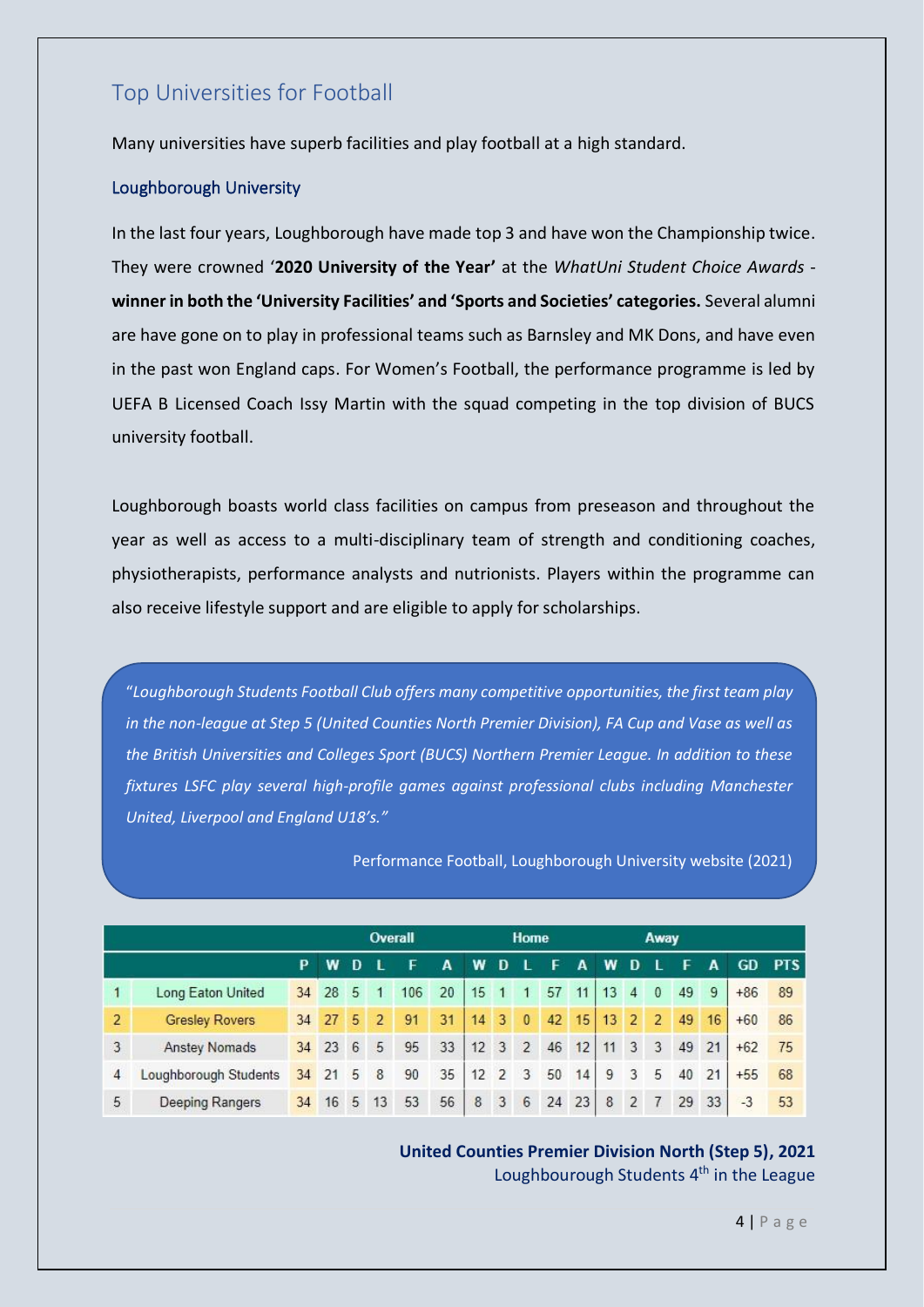#### University of Sterling

This college are consistent top-5 finishers. Footballers represent the University in the semiprofessional Scottish Lowland Football League and the Scottish Cup. Home fixtures for these competitions are played at the Falkirk Stadium. Additionally, students compete in the BUCS Premier League North, the British Universities Championships, the Queen's Park Shield, and the Scottish universities and colleges cup.

#### Russell Group Universities

**Birmingham, Bristol and Durham** all belong to the prestigeous Russell Group which are the UK's world-class, research-intensive institutions. They consistently perform well in BUCS competitions.

#### BUCS Trophy

BUCS also has a Trophy competition in which the men's first teams for **Manchester Metropolitan, Essex and Gloucestershire** have all excelled, with **Leeds and St Mary's** first teams doing similarly well for women's football.

#### **Case Study 2**

Divock Origi, Liverpool striker and Belgian international, is launching a new scholarship in partnership with the University of Liverpool.

The Divock Origi Scholarship will initially be offered to two students from the city of Liverpool, who will begin an undergraduate course at the university in September 2021.

Professor Gavin Brown, pro-vice-chancellor for education: "Divock is an inspiring figure for young people in our city and his support will help us in our aim to nurture local talent and potential."



## Other Footballing Universities of Note

#### Cardiff Metropolitan University

Cardiff Metropolitan has seven Cardiff-based football teams taking part in BUCS competitions, plus a football team for computing and business studies undergraduates at its London School of Commerce which plays in BUCS's London league.

Its first and second women's teams have notched up good achievements in BUCS leagues, the Welsh National Premier League and the Welsh Women's Challenge Cup competition over the past ten years. It also has two men's and one women's futsal teams.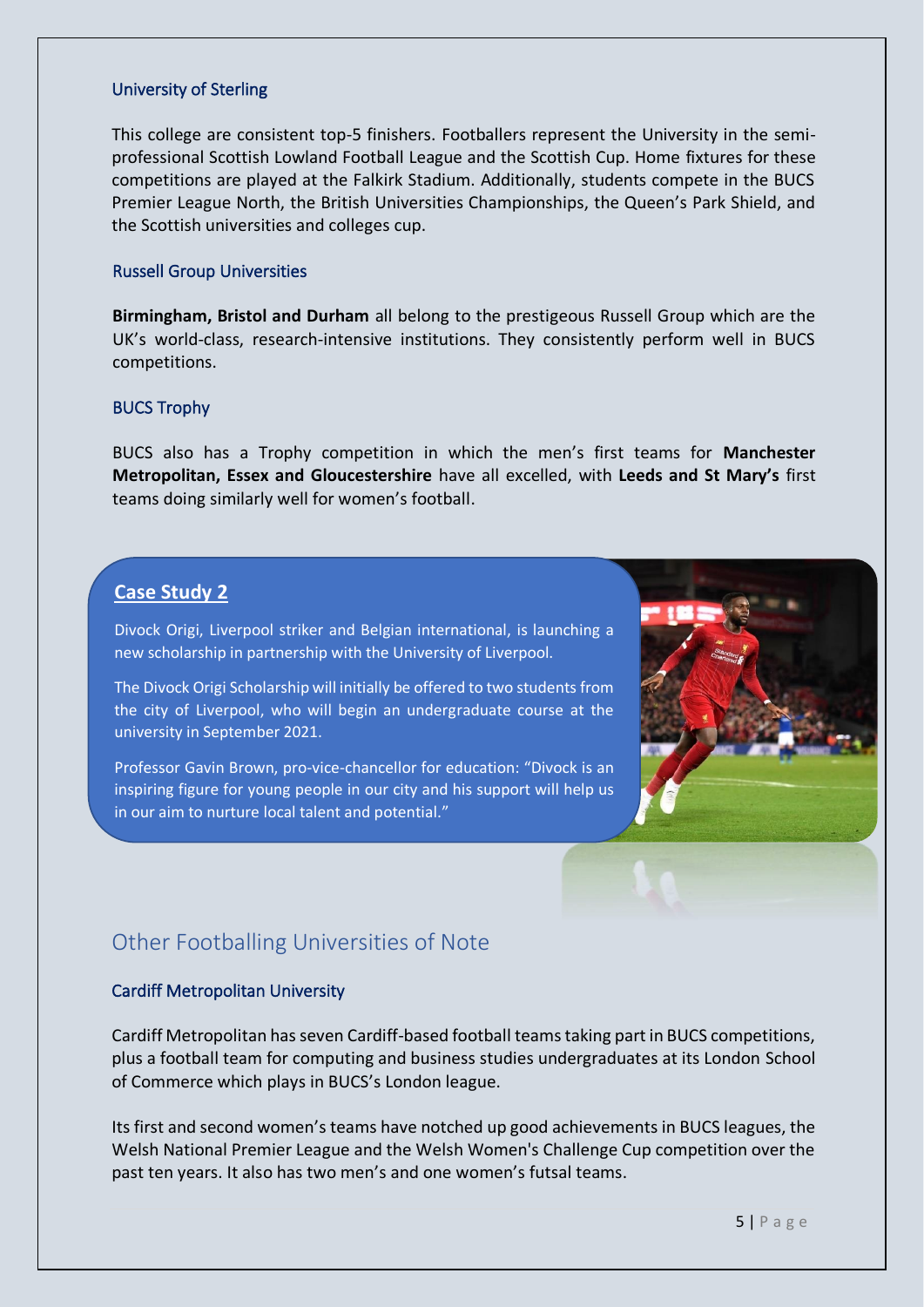#### Durham University

Durham has five football teams and men's and women's futsal teams**.** In recent years, two players have been offered professional terms. Jonny Giles, who graduated at the end of the 2014/15 season, signed to Oxford United and Ben Dudzinski will play for Hartlepool United for the 2016/17 season.

#### Hartpury College

Hartpury College specialises in degree courses and other qualifications in sports and animal, land and equine studies. It is an associate faculty of the University of the West of England (UWE) and is based in the Cotswolds in rural Gloucestershire. It has four football teams and teams for futsal. From 2007 to 2014 Hartpury College was the BUCS National Men's Premier League title holder. This winning streak was broken in 2015 by the University of South Wales.

Its students have played professionally all over the world for teams in America, Australia, Ghana, Sweden, Russia and Thailand. It has strong links with regional clubs including Cheltenham Town, Forest Green Rovers, Hereford FC, Swindon Town, Bristol Rovers, Newport County, Weston-Super-Mare, Gloucester City, Bristol City and Exeter City.

#### Leeds Beckett University

Leeds Beckett FC has four men's football teams and three women's football teams plus two men's and two women's futsal teams, which, like the football teams, take part in BUCS competitions**.** The university also provides opportunities for students to take football coaching courses in addition to a degree, and runs programmes on which students can coach local school children.

#### Northumbria University

Northumbria University is based in Newcastle upon Tyne. Its football club – Team Northumbria as it's now known – was founded in 1999 as Northumbria University FC. It quickly worked its way up the Northern Football Alliance and then the Northern League. It has five football teams and six futsal teams.

#### University of South Wales (USW)

USW's first men's football team has gone from BUCS second league in 2009/2010 to BUCS Premier South Champions in 2015/2016. USW broke Hartpury College's eight-year stranglehold on the BUCS Men's Championship by winning the top spot in 2015/2016. It has first and second men's teams and two women's teams, plus first and second men's futsal teams.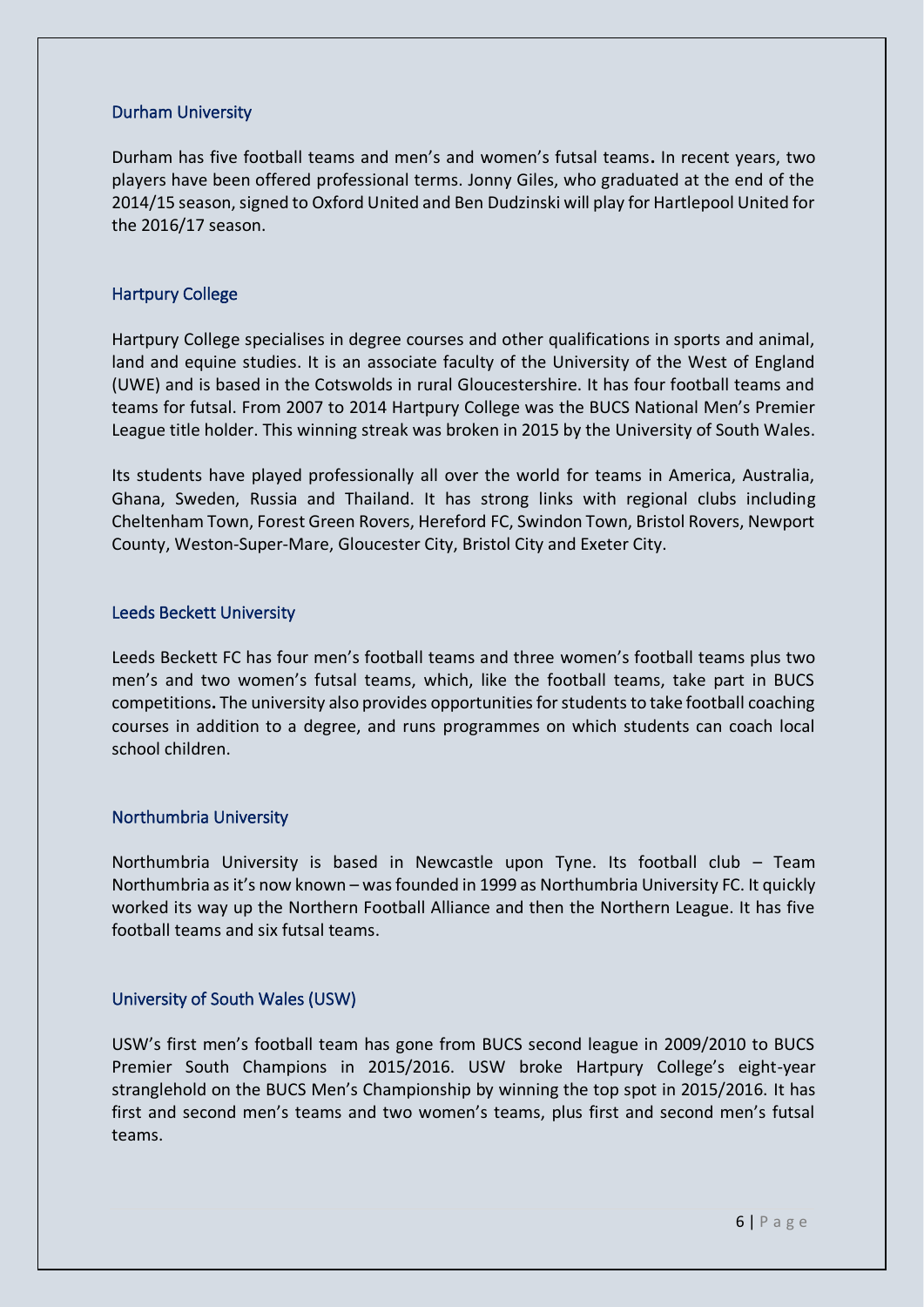#### **BUCS Top-Tier Football League Tables** (Last full season recorded)

**Men's**

| BUCS Football 2018-19 - Premier North - Men's                            |                                       |  |  |  |    |                |              |                |          |    |  |  |
|--------------------------------------------------------------------------|---------------------------------------|--|--|--|----|----------------|--------------|----------------|----------|----|--|--|
| <b>Premier North</b><br><b>BUCS Points</b><br><b>Results</b><br>Fixtures |                                       |  |  |  |    |                |              |                |          |    |  |  |
|                                                                          | BUCS Football 2018-19 - Premier North |  |  |  |    |                |              |                |          |    |  |  |
| P<br>WDLGD<br>Updated: 29/08/2019 23:15                                  |                                       |  |  |  |    |                |              |                | Pts      |    |  |  |
| 1                                                                        | Northumbria 1st                       |  |  |  | 10 | 9              | 0 1          |                | 14       | 27 |  |  |
| $\overline{2}$                                                           | Nottingham Trent 1st                  |  |  |  | 10 | 5              | 1            | 4              | 1        | 16 |  |  |
| 3                                                                        | Birmingham 1st                        |  |  |  |    | 4              | 1            | 5              | $\Omega$ | 13 |  |  |
| 4<br>Stirling 1st                                                        |                                       |  |  |  |    | 4              | 1            | 5              | $-2$     | 13 |  |  |
| 5<br>Loughborough 1st                                                    |                                       |  |  |  | 10 | 4              | 1            | 5 <sup>1</sup> | $-3$     | 13 |  |  |
| 6                                                                        | Durham 1st                            |  |  |  | 10 | $\overline{2}$ | $\mathbf{0}$ | 8              | $-10$    | 6  |  |  |

| BUCS Football 2018-19 - Premier South - Men's |                                       |  |  |    |                |                |                |          |     |  |  |
|-----------------------------------------------|---------------------------------------|--|--|----|----------------|----------------|----------------|----------|-----|--|--|
| <b>Premier South</b>                          | <b>Fixtures</b>                       |  |  |    |                |                |                |          |     |  |  |
|                                               | BUCS Football 2018-19 - Premier South |  |  |    |                |                |                |          |     |  |  |
|                                               | Updated: 29/08/2019 23:15             |  |  | P  |                |                |                | W D L GD | Pts |  |  |
| 1                                             | USW 1st                               |  |  | 10 | 6              |                | 4 0            | 11       | 22  |  |  |
| $\overline{2}$                                | Hartpury 1st                          |  |  | 10 | 5              | $\overline{2}$ | $\overline{3}$ | 5        | 17  |  |  |
| 3                                             | Cardiff Met 1st                       |  |  | 10 | 4              | 4              | $\overline{2}$ | 5        | 16  |  |  |
| 4                                             | Swansea 1st                           |  |  | 10 | 3              | $\overline{2}$ | 5              | $-6$     | 11  |  |  |
| 5                                             | Bath 1st                              |  |  | 10 | $\overline{2}$ | $\overline{3}$ | 5              | $-3$     | 9   |  |  |
| 6                                             | Exeter 1st                            |  |  | 10 | 1              | 3 <sup>1</sup> | 6              | $-12$    | 6   |  |  |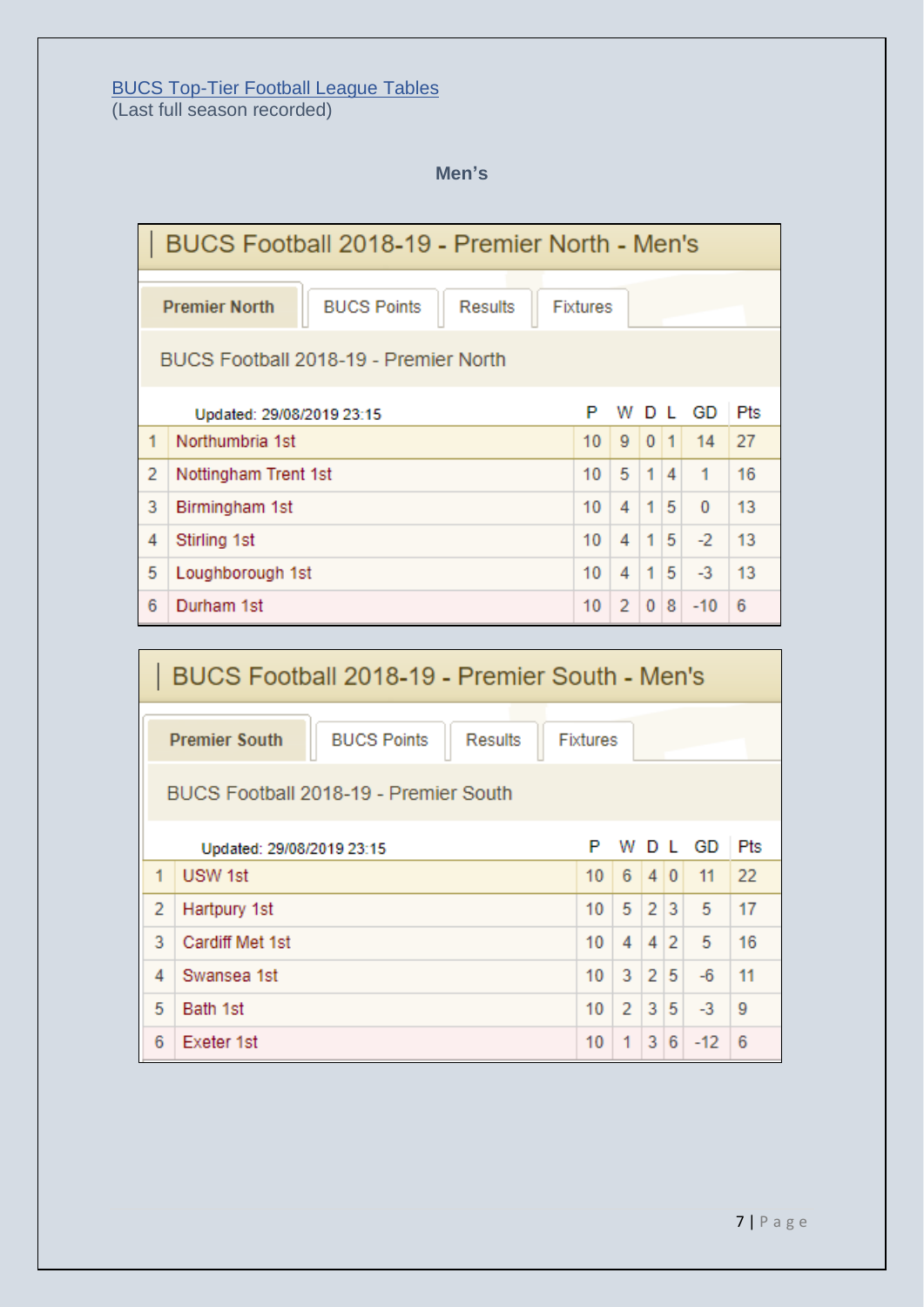## **Women's**

| BUCS Football 2018-19 - Premier North - Women's |                                       |                 |  |  |    |                  |                |                |       |            |  |
|-------------------------------------------------|---------------------------------------|-----------------|--|--|----|------------------|----------------|----------------|-------|------------|--|
| <b>Premier North</b>                            |                                       | <b>Fixtures</b> |  |  |    |                  |                |                |       |            |  |
|                                                 | BUCS Football 2018-19 - Premier North |                 |  |  |    |                  |                |                |       |            |  |
|                                                 | Updated: 29/08/2019 23:15             |                 |  |  |    |                  |                | D L            | GD    | <b>Pts</b> |  |
| 1                                               | Northumbria 1st                       |                 |  |  | 10 | 10 <sup>10</sup> |                | 0 0            | 47    | 30         |  |
| $\overline{2}$                                  | Durham 1st                            |                 |  |  | 10 | 4                | 3              | 3              | 11    | 15         |  |
| 3                                               | Leeds Beckett 1st                     |                 |  |  |    | 4                | $\overline{2}$ | $\vert$        | $-14$ | 14         |  |
| 4<br>Loughborough 1st                           |                                       |                 |  |  | 10 | 4                | 1.             | 5 <sup>1</sup> | $-5$  | 13         |  |
| 5                                               | Stirling 1st                          |                 |  |  | 10 | $\overline{2}$   | $\overline{2}$ | 6              | $-15$ | 8          |  |
| 6                                               | Birmingham 1st                        |                 |  |  | 10 | 1                | $\overline{2}$ | $\overline{7}$ | $-24$ | 5          |  |

| BUCS Football 2018-19 - Premier South - Women's |                                                              |          |                |                |                |        |                |  |  |  |  |
|-------------------------------------------------|--------------------------------------------------------------|----------|----------------|----------------|----------------|--------|----------------|--|--|--|--|
|                                                 | <b>BUCS Points</b><br><b>Premier South</b><br><b>Results</b> | Fixtures |                |                |                |        |                |  |  |  |  |
|                                                 | BUCS Football 2018-19 - Premier South                        |          |                |                |                |        |                |  |  |  |  |
|                                                 | Updated: 29/08/2019 23:15                                    | P        | w              |                |                | D L GD | Pts            |  |  |  |  |
| 1                                               | Cardiff Met 1st                                              | 9        | 8              | 10             |                | 21     | 25             |  |  |  |  |
| 2                                               | Hertfordshire 1st                                            | 10       | 6              | $\overline{2}$ | $\overline{2}$ | 10     | 20             |  |  |  |  |
| 3                                               | Bath 1st                                                     | 10       | 6              | $\bf{0}$       | 4              | 3      | 18             |  |  |  |  |
| 4                                               | Portsmouth 1st                                               | 10       | $\mathbf{2}$   | $\overline{2}$ | 6              | $-11$  | 8              |  |  |  |  |
| 5                                               | Cardiff 1st                                                  | 9        | $\overline{2}$ | 1              | 6              | $-13$  | $\overline{7}$ |  |  |  |  |
| 6                                               | Chichester 1st                                               | 10       | 2              | $\mathbf{0}$   | 8              | $-10$  | 6              |  |  |  |  |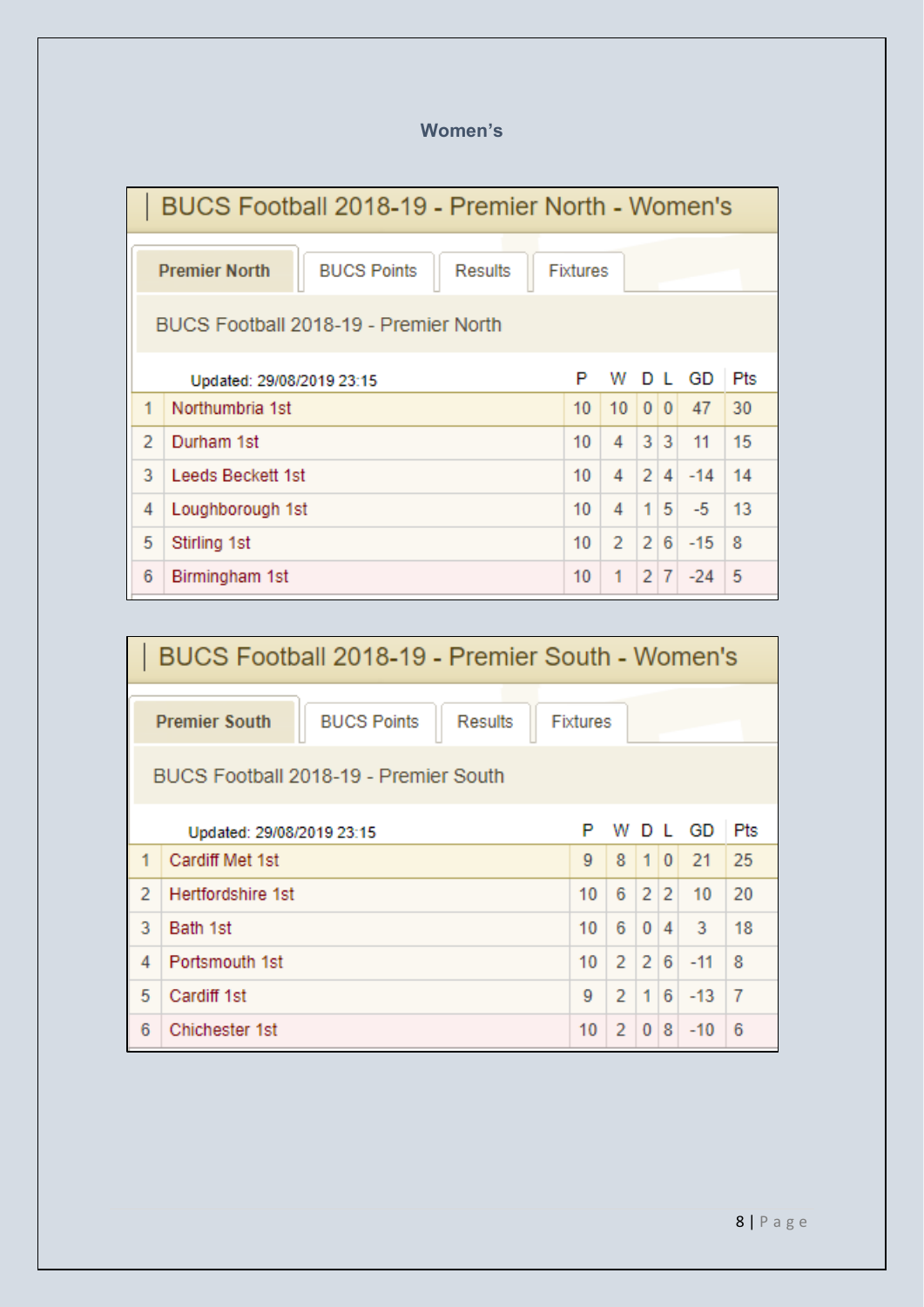## Professional Footballers with Higher Education Degrees

## **Socrates**

Completed a doctorate in Medicine during his playing career, and practised medicine after his retirement from the game in 1989 before also earning a PhD.





## **Juan Mata**

Juan Mata became one of the world's most universally popular footballers when he announced his Common Goal initiative back in 2017.

During his time at Valencia and Chelsea, he earned two degrees from Madrid's Universidad Camilo Jose Cela - one in Marketing, and one in Sports Science.



## **Shaka Hislop**

Trinidad and Tobago goalkeeper Hislop was an important part of Sir Bobby Robson's Newcastle side in the late nineties, also representing Reading, West Ham, Portsmouth and FC Dallas.

As a youngster, Hislop earned a scholarship to play college soccer at Howard University in the United States, where he eventually graduated with honours with a degree in Mechanical Engineering.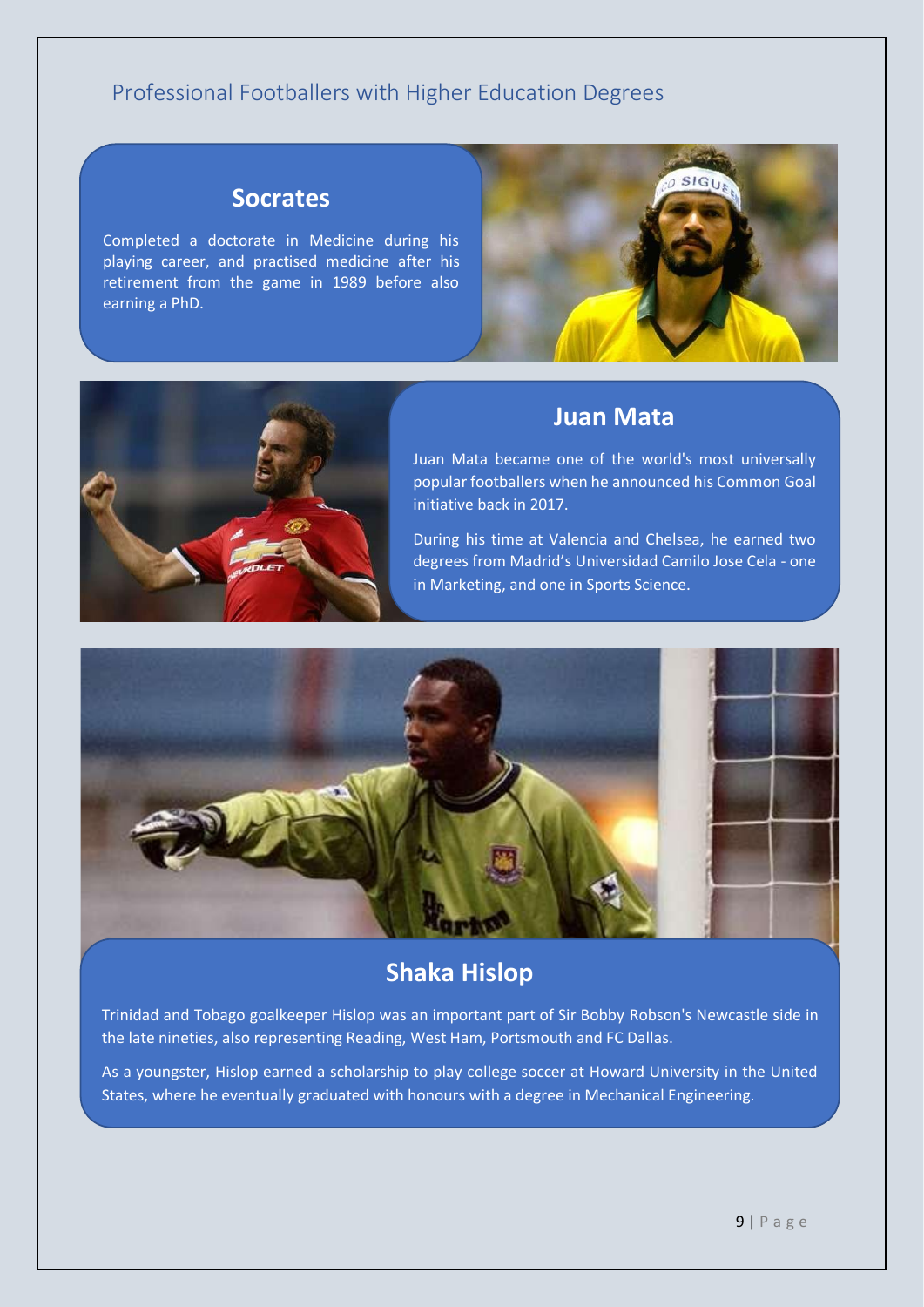

## **Steve Palmer**

Former Ipswich, Watford, QPR and MK Dons defender Steve Palmer carved out a solid career, making more than 500 appearances across the English leagues.

He did so with a degree in Computer Software design from the University of Cambridge under his belt, one of a select few Oxbridge alumni to turn out in the professional game. During his studies, he appeared in a first-class cricket match for the university team

## **Iain Dowie**

Now 54, Iain Dowie made over 400 appearances across a 13-year career as a forward, winning 59 caps for the Republic of Ireland.

As a youngster, though, his football career looked to be over before it had begun when he was released by Southampton. He went to the University of Hertfordshire, earned a Master's in Engineering, and got a job at British Aerospace.

Playing in non-league, he was spotted by Luton Town, where he decided to focus on football full-time.





## **Duncan Watmore**

Sunderland winger Duncan Watmore was afforded time off from training to study for an Economics degree as he first broke through into the first-team on Wearside.

Having initially started at the University of Manchester while playing at non-league side Altrincham, Watmore transferred to the University of Newcastle after making the move to the Northeast.